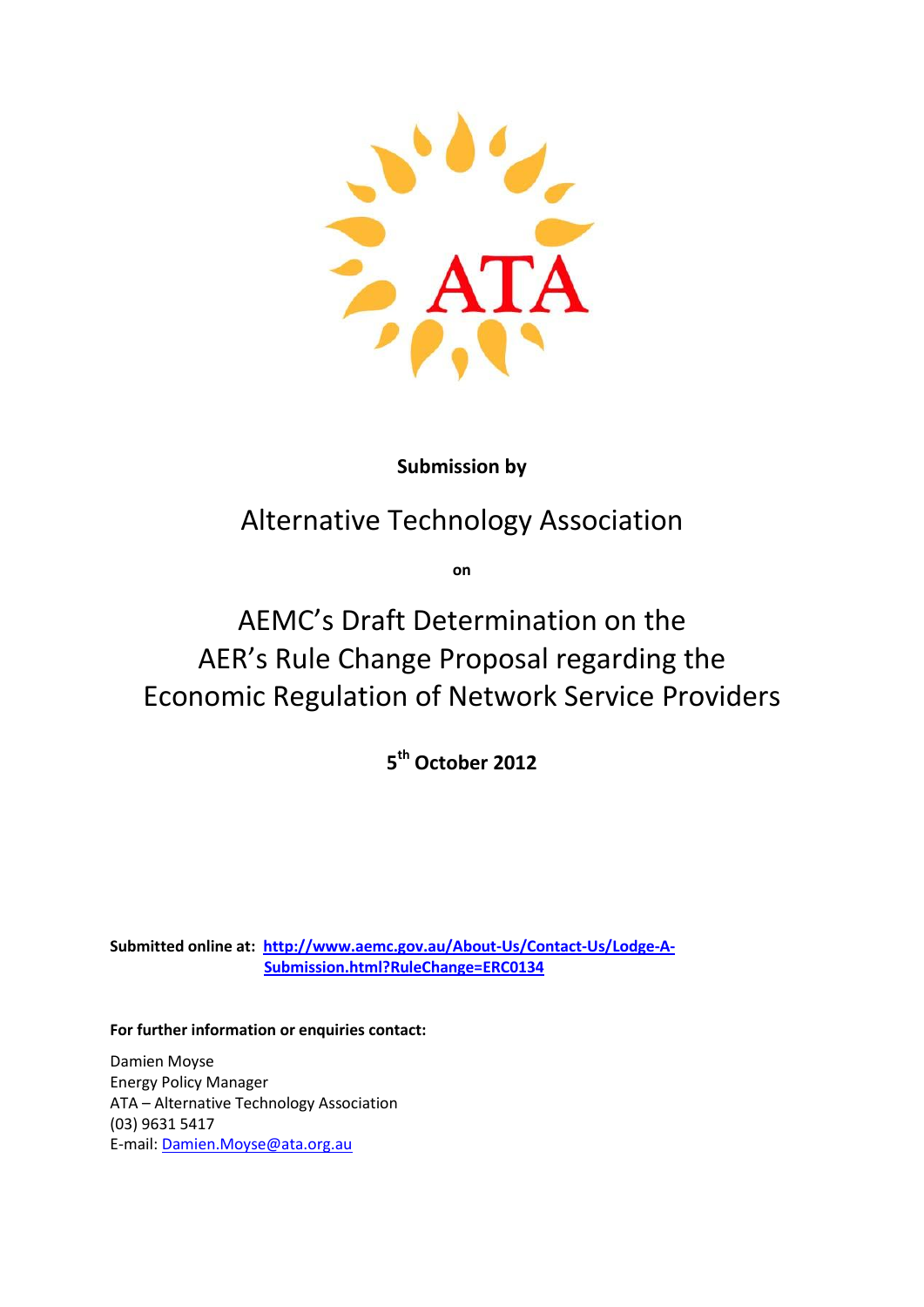# **1.0 Introduction**

The Alternative Technology Association (ATA) welcomes the opportunity to provide comment on the AEMC's Draft Determination on the AER's Rule Change proposal regarding the Economic Regulation of Network Service Providers (NSPs).

ATA is a national, not-for-profit organisation representing consumers in the energy market. The organisation currently provides service to 5,500 members nationally who are actively engaged with small, medium and large scale renewable energy projects, energy efficiency, demand side participation, electric vehicles and the national electricity market (NEM).

## **1.1 Overview**

Efficient and effective economic regulation of NSPs, whilst of critical importance to the consumer base as a whole, is a complex area of economic policy and law and is one that ATA only has basic technical experience with.

As such, ATA, along with the members of the Small Energy Consumers Roundtable, engaged the services of a specialist consultant, Carbon & Energy Markets, to provide background information relevant to small – and mainly residential – consumers.

One area of the AEMC's draft decisions relates to effective consumer engagement – an area that ATA and many other consumer-based organisations have significant experience with and strong views on. Ours are outlined in **Section 2.0** of this submission.

The remaining areas of the AEMC's draft decision of relevance to the ATA are responded to in **Section 3.0** of this submission.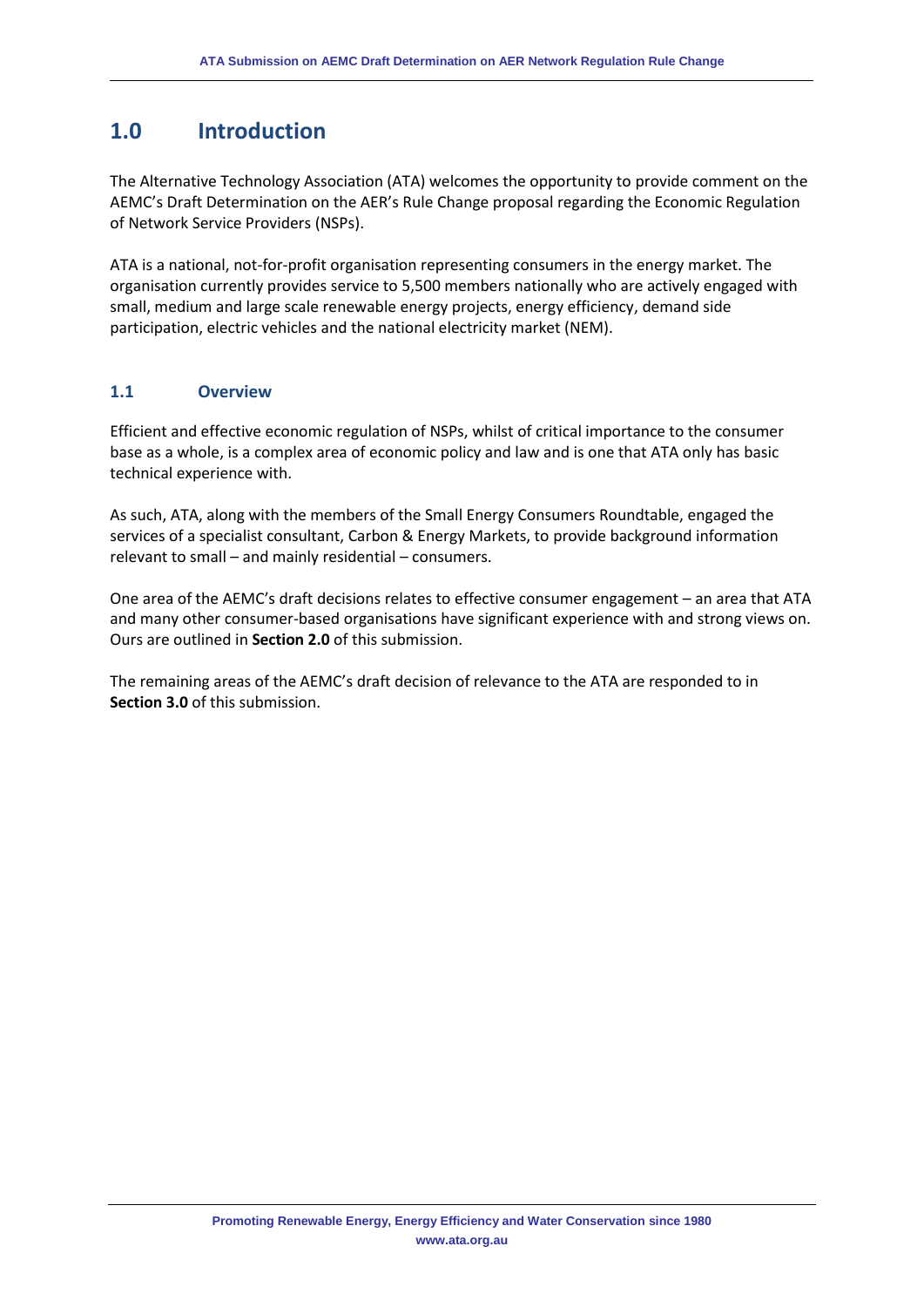# **2.0 Consumer Engagement**

ATA notes the draft recommendations of the AEMC with respect to consumer engagement. This is obviously an area of specific interest to consumer organisations such as the ATA.

ATA are supportive in principle of proposals that seek to enhance consumer engagement within regulatory decision making.

In ATA's view, consumer engagement typically falls into two broad categories:

- Consultation to better inform consumers of regulatory issues and decision making; or
- Empowerment of consumers to materially influence the regulatory decision making process.

ATA's reading of the AEMC's draft recommendations is that they would succeed only to achieve the former type of consumer engagement - informing consumers of issues and decision making from the regulator or network business perspective, yet will fail to empower consumers to contribute or influence the regulatory process.

#### **2.1 Empowerment versus Consultation**

Simply stating 'how' a network business has consulted with consumers; and the preparation of Issues Papers from the regulator's perspective, will in ATA's view, do little to enhance the ability of consumers to materially influence outcomes in the energy market.

Where consumer demand and choice is influencing regulation and business practice, Issues Papers and similar such consultative tools (e.g. benchmarking reports) would be developed by consumers in the first instance – for consultation and discussion with service providers, and overseen by a market regulator that is in the main attempting to prevent market failure and act as an independent arbiter where unresolvable conflicts arise.

Whilst a better informed consumer sector is worthy of pursuit, the more important goal should be to create the conditions whereby consumers are actually influencing efficient and fair outcomes – and whereby the key issues from a consumer perspective are being identified upfront, and consumers have an equal state in their resolution.

To take one issue as an example of how consumers might drive regulatory change – if residential small consumers developed an Issues Paper on the Value of Customer Reliability and other reliability metrics such as SAIDI and SAIFI to them, would they arrive at the same significantly high value that is currently contributing to the over-investment in distribution and transmission networks to meet peak demand?

This issue is worthy of consideration from the consumer perspective but is not one that is likely to be raised voluntarily by network businesses during a consultation session or included voluntarily within an Issues Paper developed by the AER.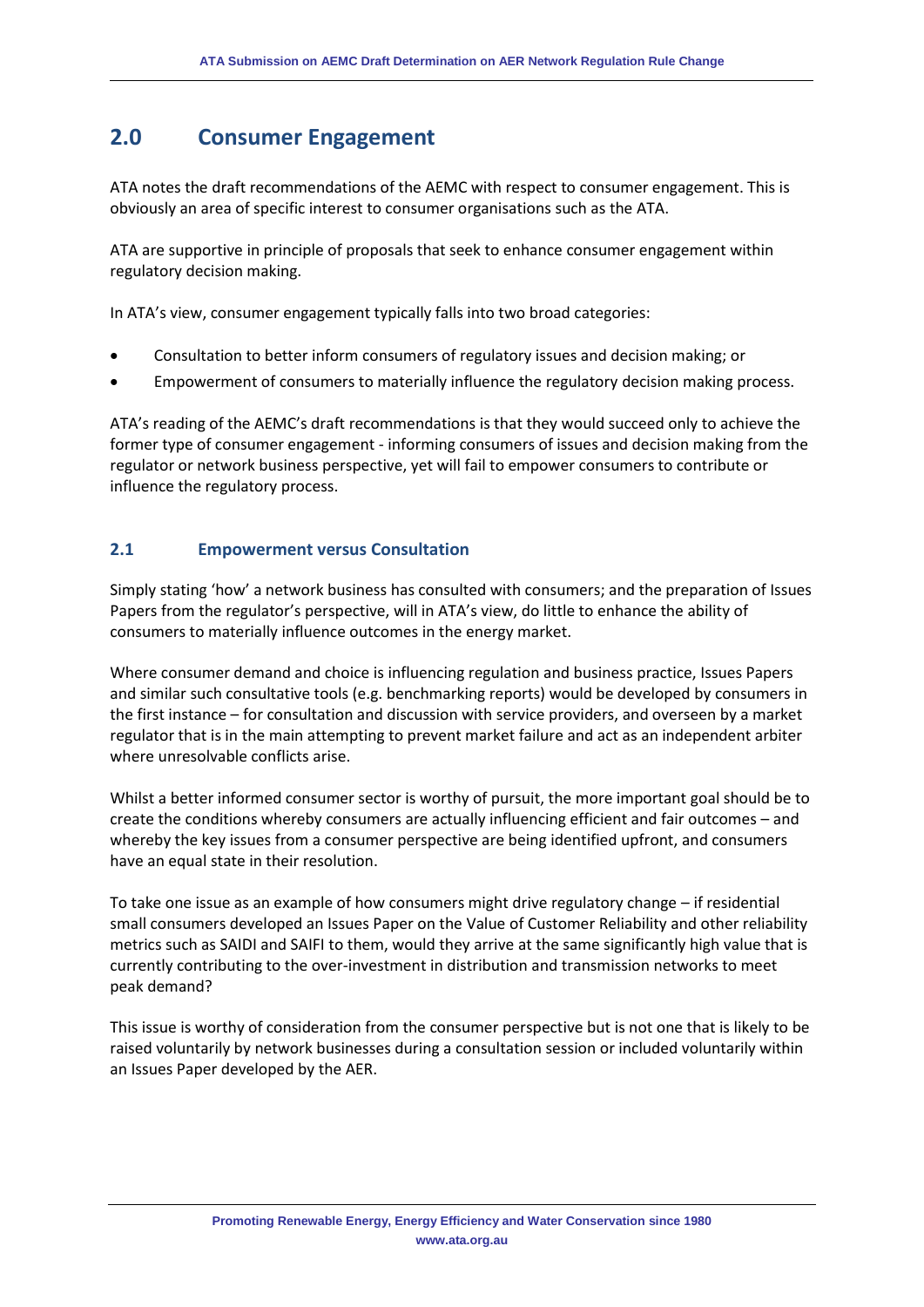## **2.2 The Need for a Stronger Consumer Sector**

Relatively high spending power, regulated electricity prices, geographic monopolies, lack of consumer choice and the relatively secure and reliable supply of electricity to the majority of Australians has meant that historically, consumers have not had a high degree of engagement with the energy market.

Consumer choice hasn't naturally driven outcomes in the market in the same way that they have in the telecommunications market for example.

This was part of the rationale for the establishment of the Consumer Advocacy Panel – a body designed to resource consumer advocacy and so bring about consumer interest and engagement in the energy market.

It is clear that we are entering a new phase with regards to the evolution of the energy market, particularly from the consumer perspective.

Electricity and gas prices are rising and the traditional supply chain model of providing energy services is causing increasing inefficiencies in the market, at the unnecessary expense of consumers.

At the same time, technological developments and alternative end use solutions are developing at a rapid pace, leading to increased levels of consumer interest in the market. By way of example, the cost of grid connected solar power has now dropped to below parity with the price of retail energy, and more than one million Australian homes now have solar systems.

The complexity of the energy market however remains a fundamental barrier to the engagement by individual consumers and even many specialist consumer-based organisations, and is stifling their ability to influence outcomes, particularly at the level of energy networks.

Going forward, a dedicated and stronger consumer sector, representing the interests of the diverse range of consumers that exists in the Australian energy market, will be necessary.

## **2.3 The Power Imbalance in Energy Markets**

 $\overline{a}$ 

There remains however an enormous imbalance between the advocacy capacity, and therefore power, in the market between generators, network businesses and retailers as compared with consumer advocates.

One only has to consider the regulatory reset processes that have occurred in a number of jurisdictions over the past decade to understand the magnitude of this power imbalance.

This week, Victorians learnt that their energy bills over the next three years would increase approximately 3% as the result of Victorian DNSPs being awarded an additional \$255 million over 2013 – 15 after their legal challenge to the AER's regulatory decision for the current reset period<sup>1</sup>.

Despite their attempts, a number of consumer advocate organisations were unable to even engage in this legal process, let alone influence the outcome.

<sup>1</sup> <http://www.theage.com.au/victoria/bills-to-climb-by-255m-20121002-26xe0.html>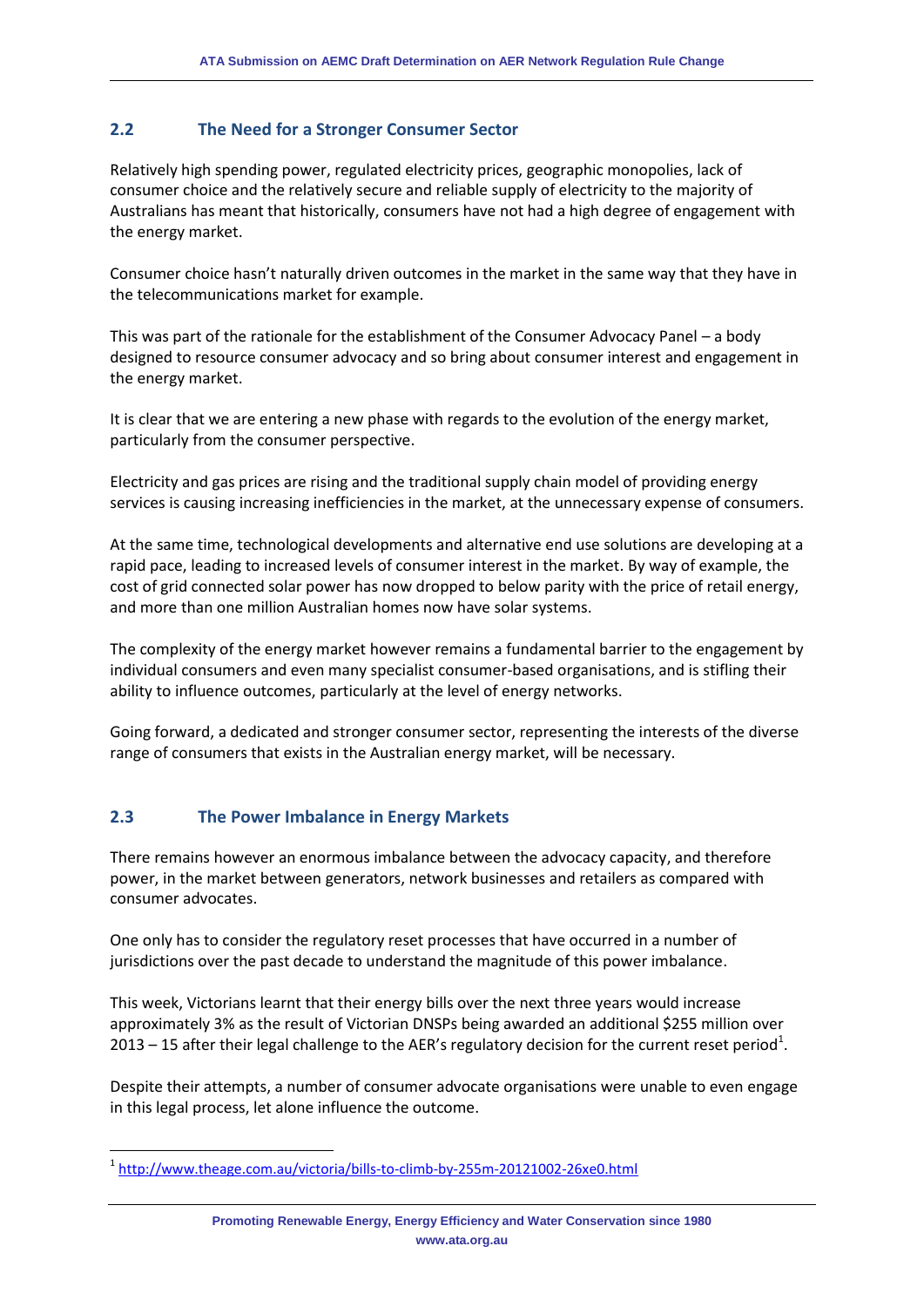In a properly functioning market, consumers would have been comprehensively engaged in this legal challenge at every step of the process, advising both regulators and judicial decision makers what they require from network businesses with respect to market outcomes.

The ability of the consumer sector however to engage the necessary legal and technical capacity to represent the consumer interest in these significant regulatory processes is minuscule, in comparison with our network, retail and generation business counterparts.

From the small consumer perspective (i.e. residential and commercial consumers consuming less than 160 or 100 megawatt hours per annum), the majority resource their advocacy and research capabilities from one source of funding – the Consumer Advocacy Panel. The Panel's funding comes from consumer bills – i.e. consumers funding consumer advocacy.

The Consumer Advocacy Panel states that it manages a total budget comprising just over \$2.2 million for consumer advocacy and research<sup>2</sup>.

This 'pool' of funding was shared between 11 different business advocacy organisations and 27 different residential advocacy organisations – an average of \$58,000 worth of funding per organisation, equivalent to approximately a 0.4 – 0.6 full time equivalent staff per organisation.

With 8 million small customers within the National Energy Market, the \$2.2 million of funding is equivalent to a contribution toward consumer advocacy of \$0.28 per annum per customer. ATA's view is that small consumers would very likely be willing to pay far more than this amount to drive better market outcomes for consumers through consumer advocacy

A doubling of this amount would clearly add no noticeable amount to consumer bills, but would have far greater benefits in terms of placing downward pressure on bills through more effective advocacy

ATA understands that the Panel's budget has not increased in real terms, yet at the same time the lobbying power of the industry stakeholders with which consumer advocates must contend has grown measurably.

## **2.4 The Need for Increased Resourcing**

This current level of resourcing simply cannot meet the current and increasing demands of the energy market on consumer representatives with respect to the number and technical complexity of policy reviews and regulatory processes.

The complete imbalance between the level of resourcing of consumers, as distinct from market businesses, is also glaringly obvious in this regard.

The irony of this situation is that consumers actually pay for the advocacy capacity of network businesses, retailers and generators through consumer bills. Effectively, ATA estimate, consumers pay at least one hundred times more for the legal and technical capacity of advocates and peak bodies of the energy networks and market participants than they do for their own consumer advocate representatives<sup>3</sup>.

 $\overline{\phantom{a}}$ 

<sup>&</sup>lt;sup>2</sup> According to the latest publicly available CAP Annual Report, that of 2010/11,

 $3$  Based on the current Consumer Advocacy Panel budget of \$2.2M.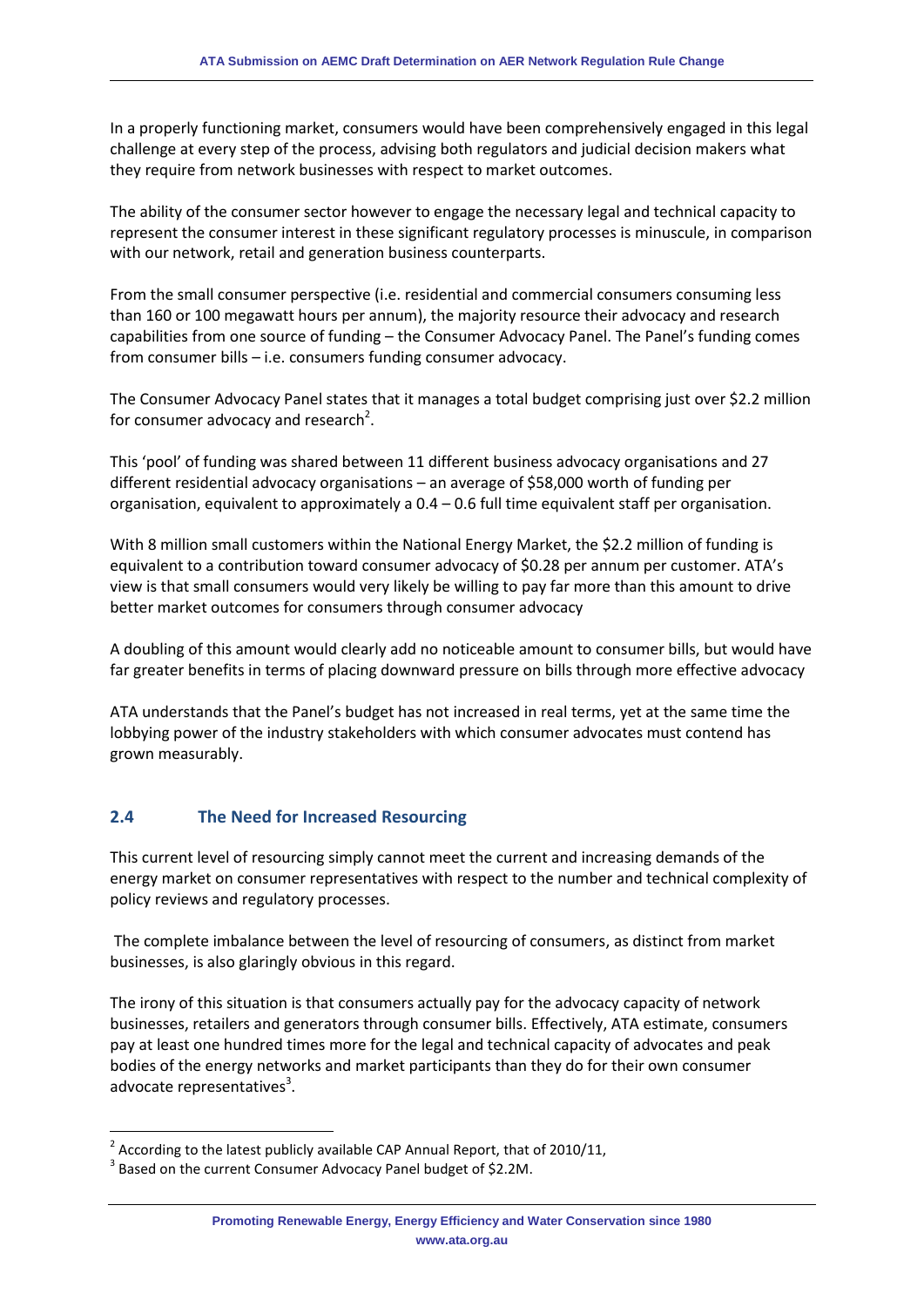This is a grossly inequitable situation and one that must be addressed if governments and regulators are genuinely seeking balanced policy debates and market outcomes into the future.

ATA notes that such a transformation in the role and resourcing of the consumer sector in the energy market cannot be achieved by the AEMC alone and is heavily reliant on policy makers and governments to understand the magnitude of the problem as well as attempt to address it.

In this regard, ATA press upon the AEMC to raise these energy market power imbalance issues with SCER and with other regulatory and related bodies where possible, and seek to drive the necessary changes to bring about a more balanced energy market debate that improves the long term outcomes for all consumers.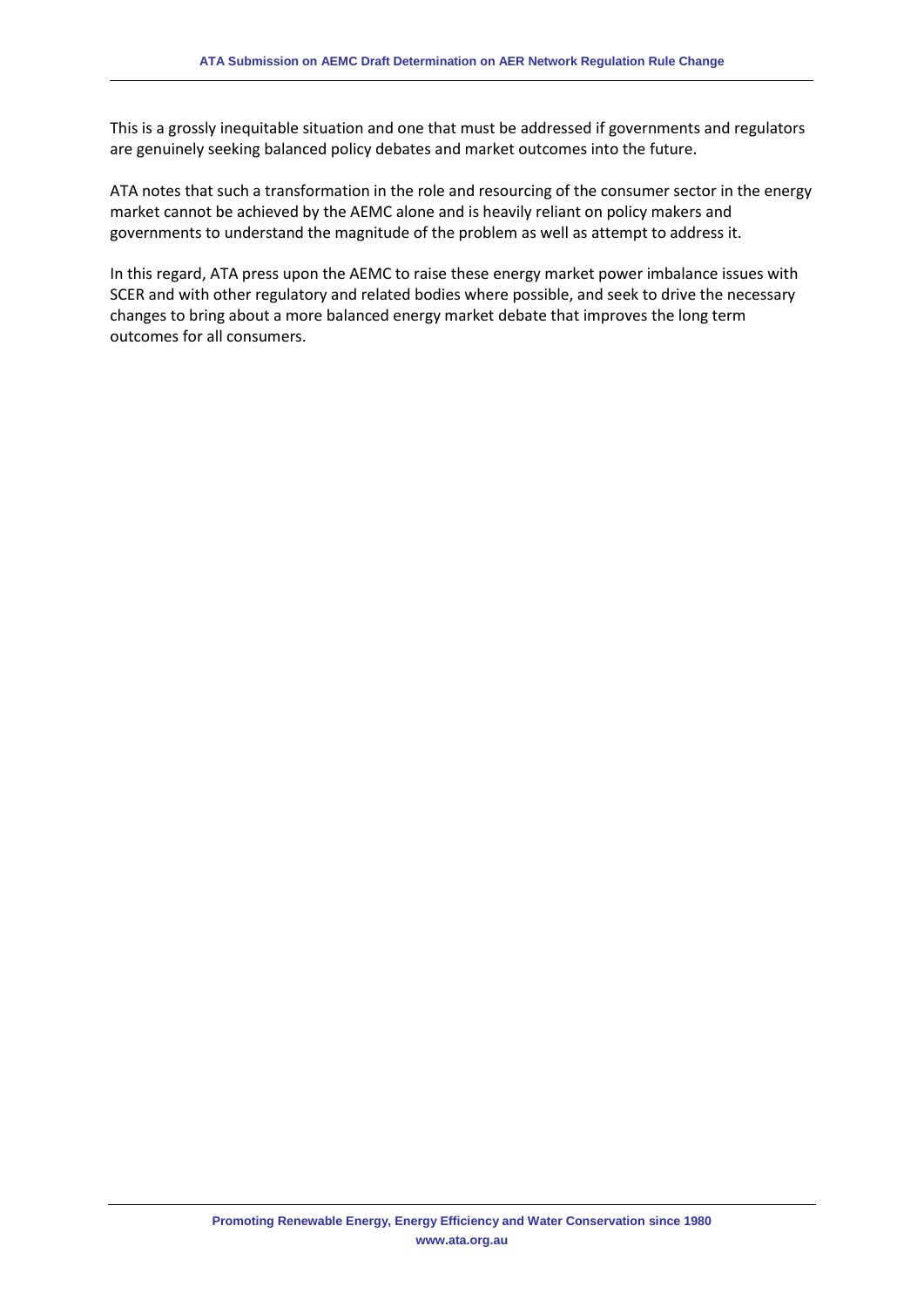# **3.0 Response to Other Draft Determination Decisions**

#### **3.1 Rate of Return Framework**

ATA understands that the AER has had complete discretion to determine the rate of return for gas NSPs, and until the revised arrangements for Chapter 6 took effect, it had similar discretion in the determination of the allowed returns for transmission NSPs.

Since the revised Chapter 6 6A took effect, ATA understands that the AER has had less discretion in electricity, but still a substantial level – other than in the determination of the risk free rate and debt risk premium.

To inform an assessment of what the greater freedom for the AER in this area might deliver, the consultant for the Small Consumers Roundtable compared outcomes in the AER's regulation of gas pipelines, and also of transmission NSPs until the revised Chapter 6 took effect, with the outcomes that have been delivered since the implementation of Chapter 6 and 6A.

This covered 40 regulatory determinations that the ACCC and then the AER made since 2000, for 'covered' gas pipelines, gas NSPs, electricity transmission NSPs and electricity distribution NSPs.

The analysis is of the difference between the nominal vanilla weighted average cost of capital (WACC) less the Risk Free Rate. Some of these WACC decisions were varied on appeal to the "Australian Competition Tribunal (ACT). The consultant used the AER and ACCC's decisions as opposed to the ACT's varied values, as the focus is to understand the AER's decisions – not the ACT's.

The results of this analysis are presented in **Figure 1** below.



**Figure 1**: Difference between Nominal Vanilla WACC and Risk Free Rate in all NSP Decisions by AER & ACCC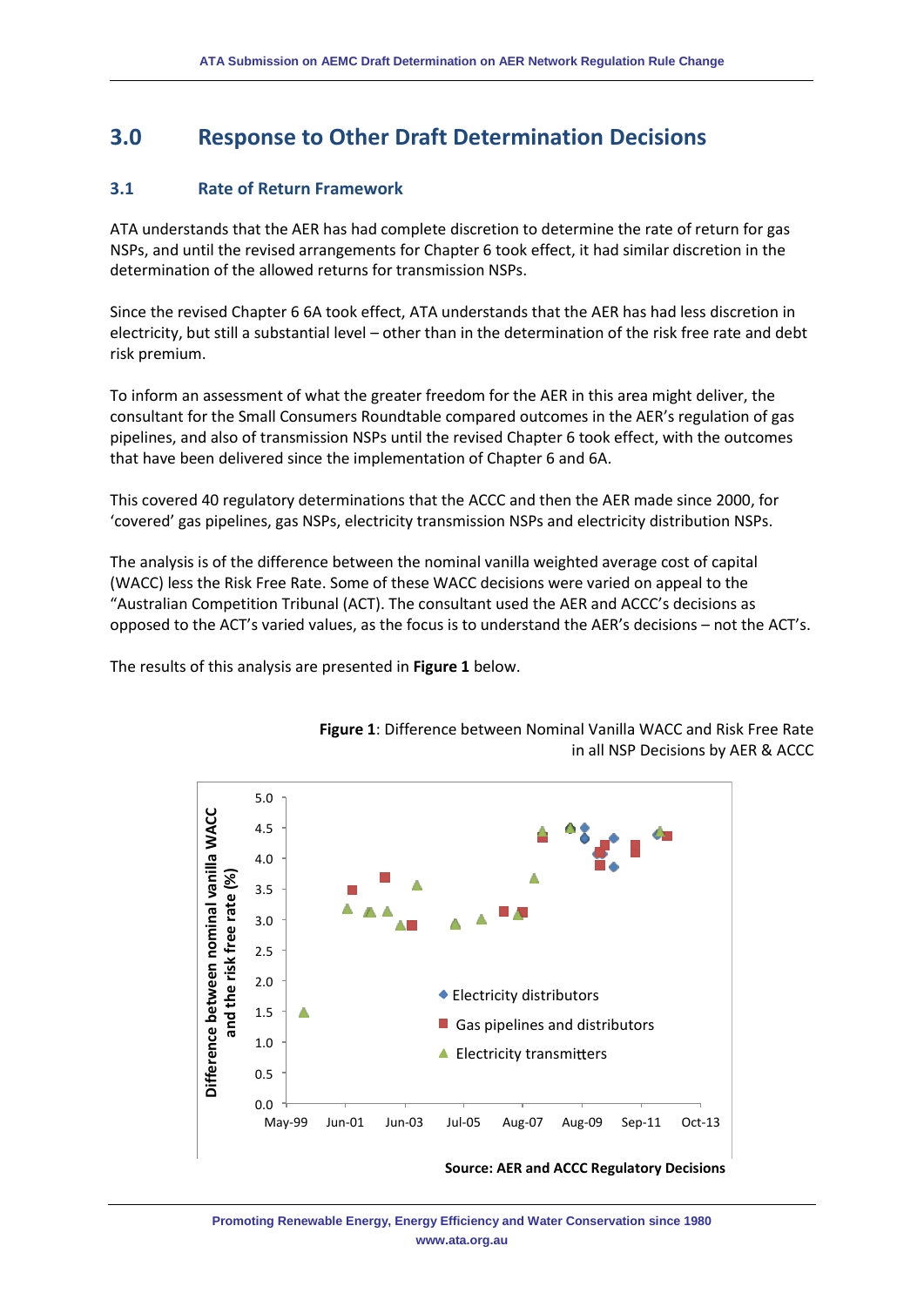The following conclusions can be drawn from the analysis:

- The ACCC determined comparable WACC for gas pipelines and distributors and electricity transmission NSPs.
- The AER has determined comparable WACC for gas pipelines and distributors and electricity transmission and distribution NSPs.
- The step up in the determination of the WACC since 2008 corresponds to the implementation of the arrangements in Chapter 6 and Chapter 6A of the Rules. But there were no changes in the determination of the WACC for gas NSPs and yet the AER has determined a WACC for gas NSPs that is comparable to that for the electricity NSPs.

The analysis supports the conclusion that the AER's concern that it has not had sufficient discretion in the determination of the WACC of electricity NSPs is hard to sustain.

On the basis of this assessment, it could be concluded that greater discretion for the AER in the determination of the allowed return, though generally desirable, has not influenced WACC determinations in the past and so may not do so in future.

## **3.2 Determination of Opex & Capex Allowances**

ATA agrees with the AEMC that Clause 6.12.3(f) serves no useful purpose. The AER should be able to determine an efficient expenditure allowance subject to general requirements, and there appears no reason why it should be constrained to make adjustments based only on NSPs' proposals.

ATA also supports the excision of the requirement that the AER must have regard to the 'circumstances of the relevant NSP' in its benchmarking. Excising this requirement will avoid wasteful argument and may embolden the AER in developing and using benchmarks.

## **3.3 Regulatory Processes**

ATA supports the AEMC's direction to extend the regulatory decision making process by six months and hope that this may address concerns about the abuse of regulatory processes by NSPs and of their claims to confidential information.

However, we do note the AEMC's use of the term 'incremental' and suggest that these will in no way circumvent the significant power imbalance that exists between network businesses and consumers in regulatory decision making. We refer to our comments in **Section 2.0** of this submission in this regard.